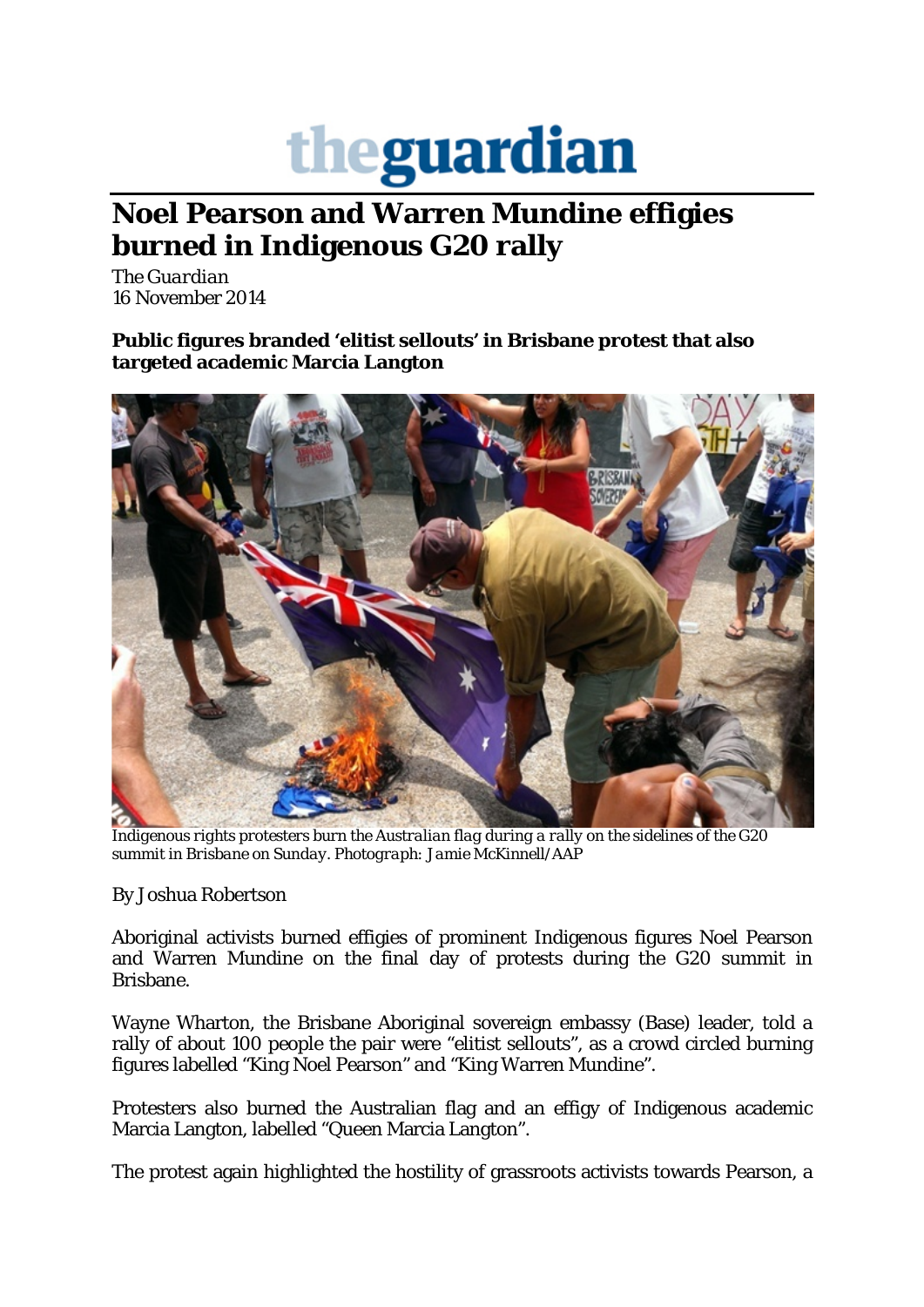Cape York lawyer, and Mundine, a former national Australian Labor party president, and their perception by mainstream Australia.

Last week Base elders publicly interrupted a speech Pearson was giving at the Sir Paul Hasluck foundation dinner in Brisbane to attack his credibility as a spokesman for indigenous people.

Base has been the mainstay of the local protest movement during the G20 summit in Brisbane, leading the largest march of the event through the city on Saturday.

Those who challenged Pearson during his speech in Brisbane last week included long-time activist and perennial socialist political candidate Sam Watson.



*Lawyer and academic Noel Pearson speaks at the Sydney Opera House in September. Photograph: Tracey Nearmy/AAP*

Pearson accepted an invitation from Watson to meet Base elders and discuss his views on progress for the Indigenous community at Brisbane's Musgrave park, a traditional meeting place and destination for protest marches throughout the G20.

Watson – who criticised Pearson for his "lopsided" views on Indigenous affairs as the latter gave his speech – told Guardian Australia Pearson's profile was a source of frustration to many Indigenous people.

"We keep being told that there are these people here who are our leaders, you've got Pearson and others with the 10-gallon hats and everything, but you never see these people down at our community," he said. "He's not our leader."

Pearson, who has often sought to emphasise personal responsibility as the way forward for Indigenous Australia, was speaking on constitutional changes to